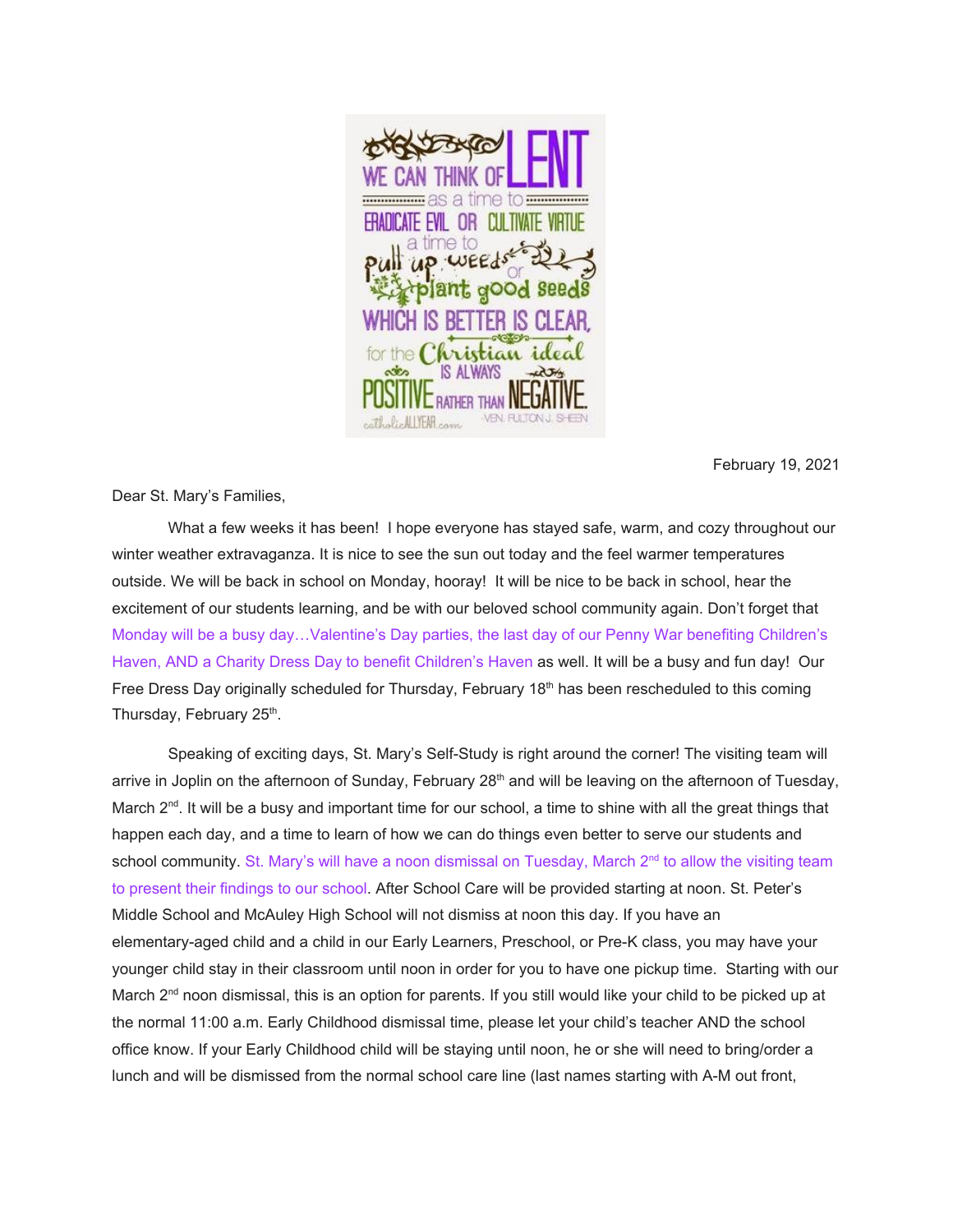names starting with N-Z from the 32<sup>nd</sup> Street side parking lot), so ensure that you have your laminated car line sign with you in the car to pick up your child.

Thank you for doing a great job with your child during our virtual learning days. I appreciate the positive and kind emails I have received about the tremendous job St. Mary's faculty members are doing with virtual instruction and sharing your thankfulness for the Google Classroom platform. It is a great resource for our school to have and the features within the program are an asset to so many schools and families right now. Teachers will continue to accept student work for the next few days, so please make every effort to engage your child in their Google Classroom so they may receive instruction and complete any required class assignments. There is no substitute for the joy and purpose of classroom learning, and I am thankful our school has a strong option to offer virtual at-home learning when the circumstances dictate. Thank you for all that you have done to support your child and his or her teacher during this time!



March is just around the corner, and you know what that means…Read Across America Week! March 2<sup>nd</sup> is Dr. Suess's birthday and Read Across America Week is celebrated throughout the country to celebrate the work of Theodor Geisel and the silliness in his books and love of reading with his books. St. Mary's will celebrate our love of reading during Read Across America Week, March 1<sup>st</sup> – March 5<sup>th</sup>. Each class at St. Mary's, from our youngest students in Early Learners to our oldest students in 5<sup>th</sup> grade, will be celebrating the fun with lots of reading and activities in their classrooms. To help celebrate the week, we are having themed days, each inspired by a Dr. Seuss book. Here is the schedule for the week:

Monday: "Fox in Socks Day" – Wear silly or mismatched socks and shoes

Tuesday: "Green Eggs and Ham Day" – Wear green clothing

Wednesday: "Dr. Seuss's Sleep Book" – Wear your pajamas and slippers (pajamas should be modest in design)

Thursday: "The Lorax" – Wear a mustache and orange and yellow clothing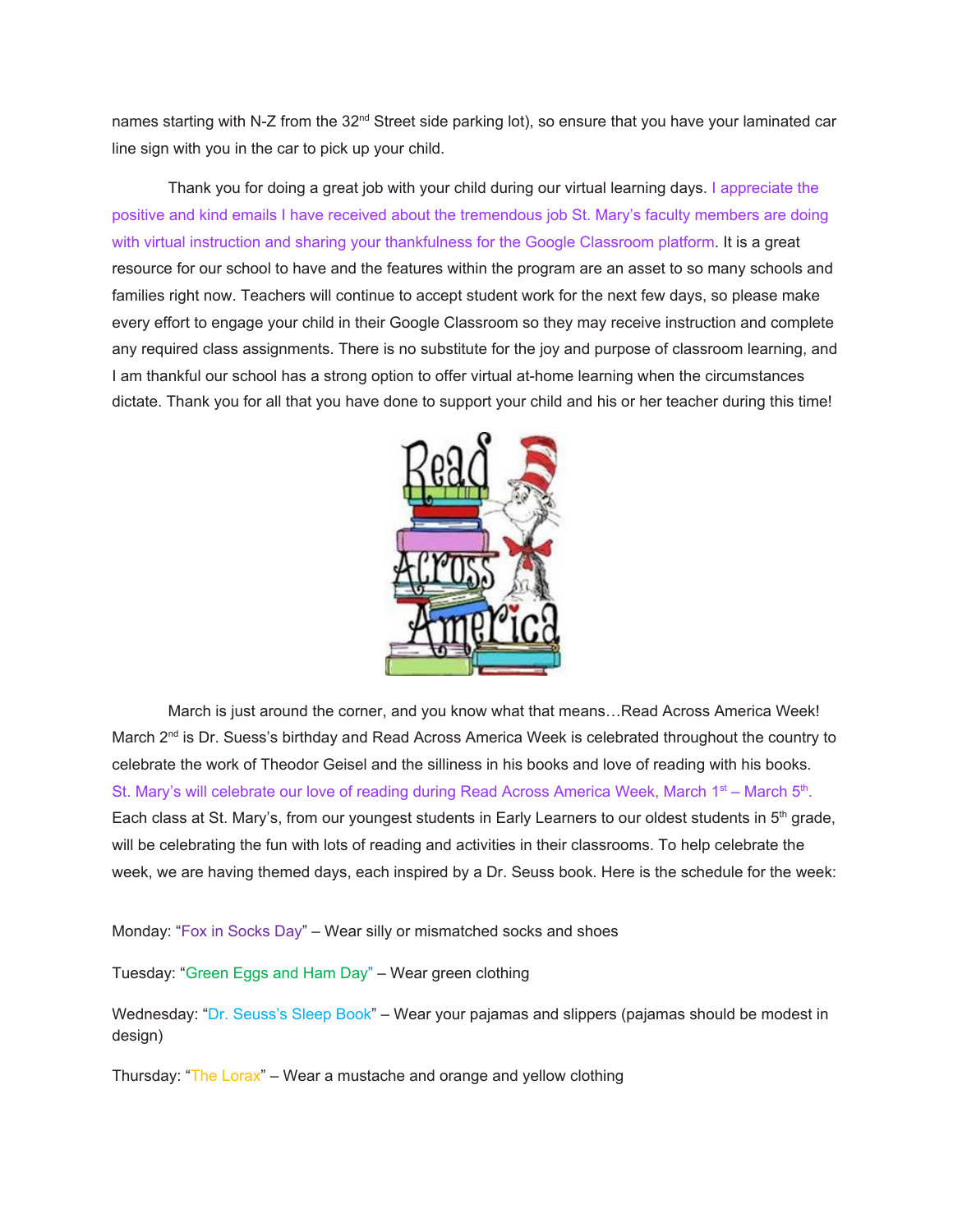Friday: "The Cat in the Hat Day" – Wear your favorite hat and lots of red and white (uniform bottoms for K-5<sup>th</sup> grade students attending Mass)

Students may be out of dress code Monday - Thursday during the week if they participate in the day's theme. If a student does not choose to participate in a day's theme, he or she must be in school uniform. On Friday students need to come dressed in school uniform bottoms for Mass, but they can wear any red or white shirt, it does not have to be a uniform shirt. Students will leave their hats and/or any other accessories in the classroom before heading to Mass.

Thank you for all that you do for your child, including sending him or her to St. Mary's. A special thanks to all of the parents who completed and returned the St. Mary's School Climate Survey in early February. The survey provided important information included in our self-study documents and I appreciate the additional comments many parents provided. Thank you for the time and care you took in completing the survey.

God bless and take care, Joanne Lown jlown@jacss.org

| <b>Important Dates to Remember:</b>        |                                                                             |
|--------------------------------------------|-----------------------------------------------------------------------------|
| Monday, February 22 <sup>nd</sup>          | Valentine's Day Parties<br>Last day of Penny Wars to benefit the Children's |
| Haven Playground Project                   | Charity Dress Day benefiting Children's Haven                               |
| Thursday, February 25th                    | Free Dress Day (postponed from February 18th)                               |
| February 28th - March 2nd                  | St. Mary's Self-Study                                                       |
| Monday, March $1st$ –<br>Friday, March 5th | Read Across America Week!                                                   |
| Tuesday, March 2 <sup>nd</sup>             | Noon Dismissal for St. Mary's students                                      |
| Wednesday, March 10th<br>$10:30$ a.m.      | Reconciliation for $3^{rd}$ – $5^{th}$ Grade starting at                    |
| Wednesday, March 17th<br>school!           | St. Patrick's Day! Wear your green clothes to                               |
| Thursday, March 18th                       | <b>Noon Dismissal</b><br>Parent-Teacher Conferences, 12:30 - 6:00 p.m.      |
| March $19th$ – March 28 <sup>th</sup>      | <b>Spring Break!</b>                                                        |